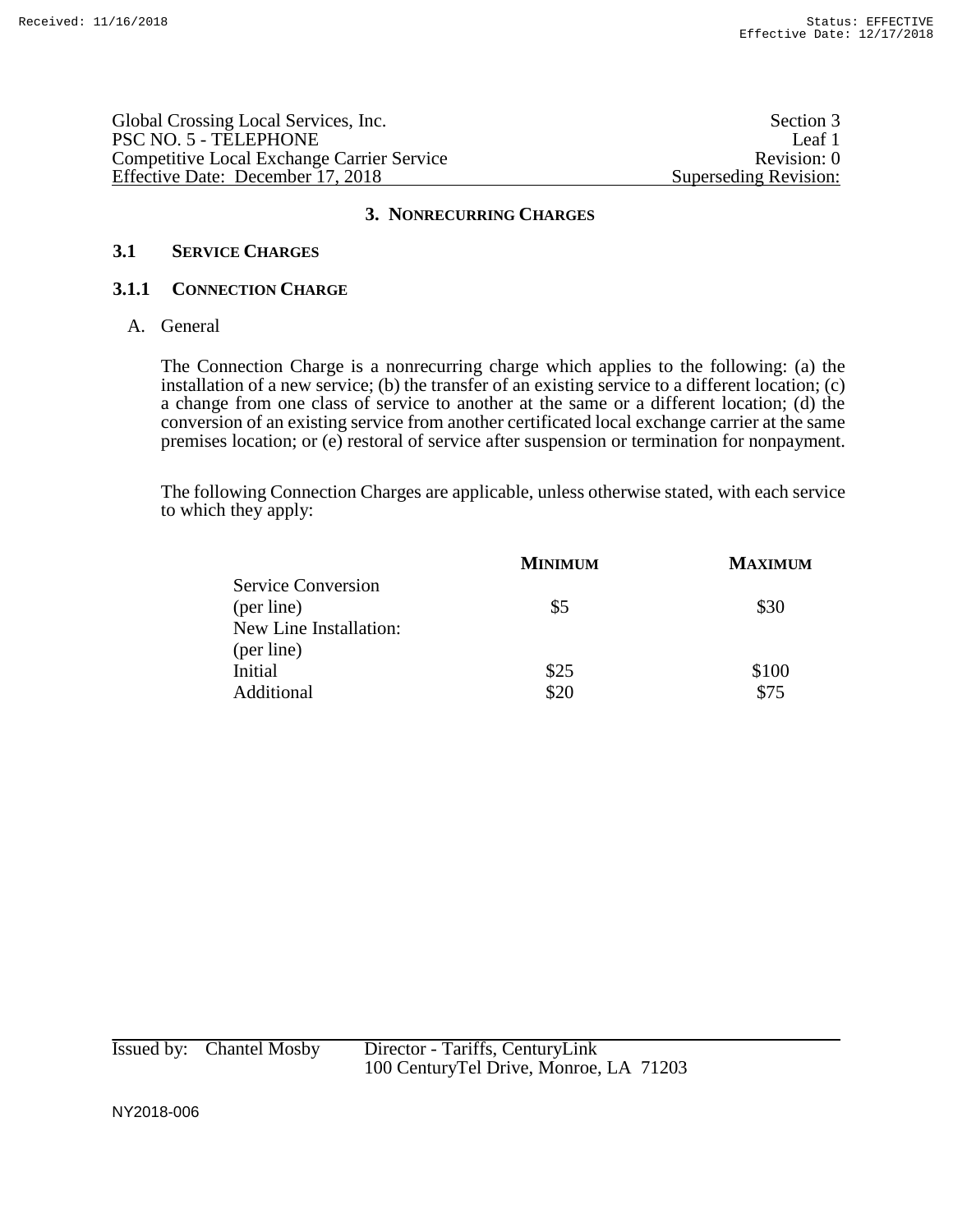| Global Crossing Local Services, Inc.       | Section 3             |
|--------------------------------------------|-----------------------|
| PSC NO. 5 - TELEPHONE                      | Leaf 2                |
| Competitive Local Exchange Carrier Service | Revision: 0           |
| Effective Date: December 17, 2018          | Superseding Revision: |

#### **3. NONRECURRING CHARGES**

## **3.1 SERVICE CHARGES**

## **3.1.1 CONNECTION CHARGE (CONT'D)**

- B. Exceptions to the Charge
- (1) No charge applies for a change to a service for which a lower monthly rate applies, made within 90 days after any general rate increase, if a lower grade of service is offered in the customer's exchange.
- (2) The Company may from time to time waive or reduce the charge as part of a promotion. See Section 5.

## **3.1.2 RESTORAL CHARGE**

A restoral charge applies each time a service is reconnected after suspension or termination for nonpayment but before cancellation of the service, as deemed in Section 1 of this Tariff.

| <b>MINIMUM:</b> | \$5.00  |
|-----------------|---------|
| <b>MAXIMUM:</b> | \$60.00 |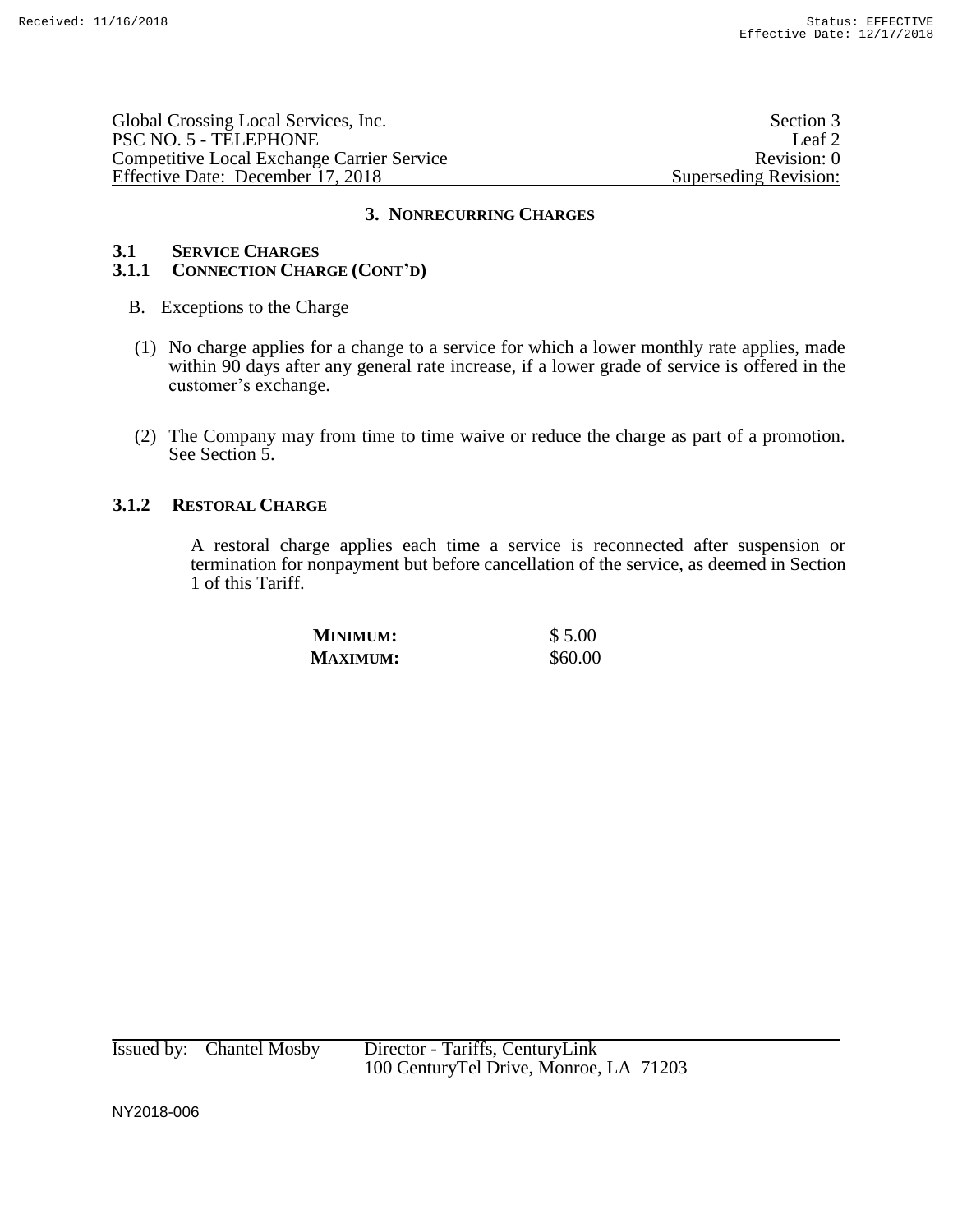Global Crossing Local Services, Inc. Section 3 PSC NO. 5 - TELEPHONE Leaf 3 Competitive Local Exchange Carrier Service Revision: 0 Effective Date: December 17, 2018 Superseding Revision:

## **3. SERVICE CHARGES**

## **3.1 SERVICE CHARGES (Cont'd)**

#### **3.1.3 SERVICE REARRANGEMENTS**

The Company alone may make changes in the location of its lines and equipment. When it is found that a move or change of such lines or equipment has been made by others, the Connection Charge for the underlying service will apply as if the work had been done by the Company.

The customer will be assessed a charge for changes to a Company service as follows.

The disconnection of existing equipment at one location and reconnection of the same equipment at a new location in the same budding or in a different building on the same premises. Additional premise visit charge may apply as noted in Section 3.4.

The addition of a vertical service to existing equipment and/or service at one location.

Change - including rearrangement or reclassification -of existing service at the same location.

### **CHARGE PER CHANGE:**

| <b>MINIMUM:</b> | \$ 2.00 |
|-----------------|---------|
| <b>MAXIMUM:</b> | \$20.00 |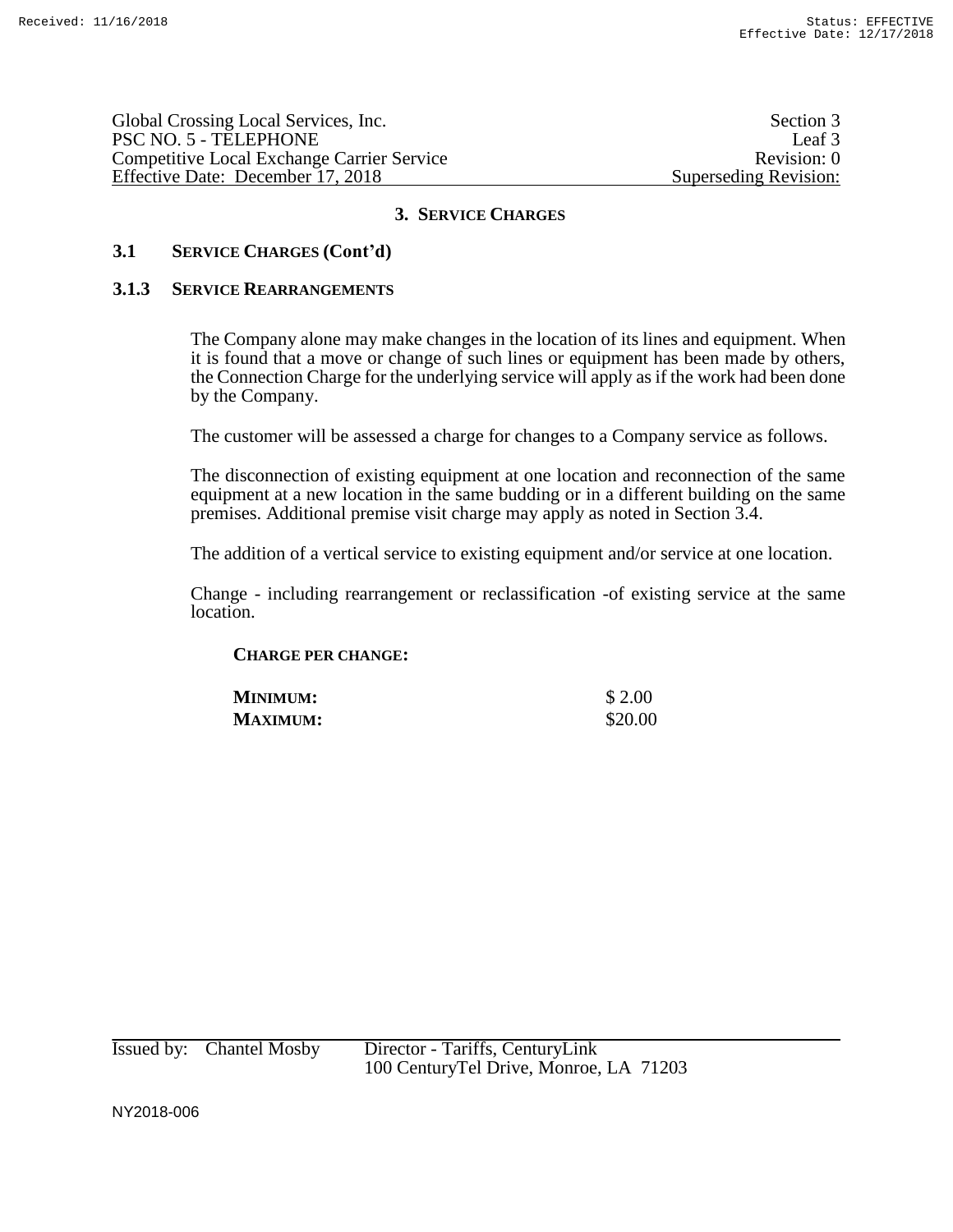Global Crossing Local Services, Inc. Section 3 PSC NO. 5 - TELEPHONE Leaf 4 Competitive Local Exchange Carrier Service Revision: 0 Effective Date: December 17, 2018 Superseding Revision:

## **3. SERVICE CHARGES**

### **3.1 SERVICE CHARGES**

## **3.1.4 CHARGES ASSOCIATED WITH PREMISES VISIT**

A. Terms and Conditions

The customer may request an estimate, or a firm bid before ordering wire installation work to be done. When an estimate is provided. the estimate is not binding on the Company and the charge to be billed will be based on the actual time and materials charges incurred When a from bid is provided at customer request, the charge to be billed is the amount quoted to the customer for the work requested.

Inside Wire charges apply per service call when billable premises work is performed on noncomplex premises wire and jacks. Such charges are due and payable when billed.

Noncomplex wire, jacks and materials include:

- 2 to 6 pair reside wire
- Faceplates
- RJ11C, RJ14C, RJ11W and RJ14W type station jacks
- Staples, screws, nail, tape, connectors, etc.

Issued by: Chantel Mosby Director - Tariffs, CenturyLink 100 CenturyTel Drive, Monroe, LA 71203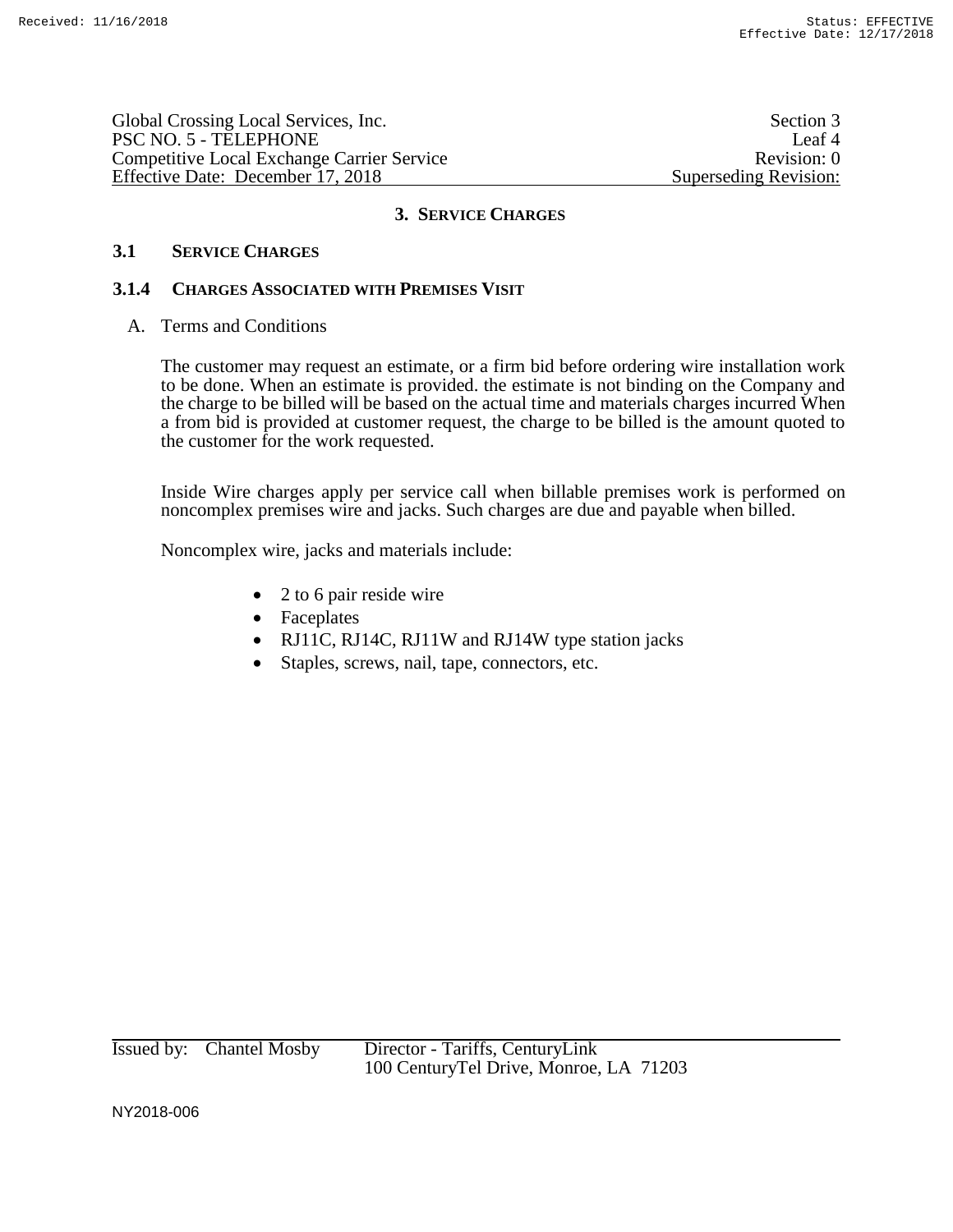Global Crossing Local Services, Inc. Section 3 PSC NO. 5 - TELEPHONE Leaf 5<br>
Competitive Local Exchange Carrier Service Revision: 0 Competitive Local Exchange Carrier Service Effective Date: December 17, 2018 Superseding Revision:

#### **3. SERVICE CHARGES**

#### **3.1 SERVICE CHARGES**

## **3.1.4 CHARGES ASSOCIATED WITH PREMISES VISIT (CONT'D)**

#### B. Trouble Isolation Charge

When a visit to the customer's premises is necessary to isolate a problem reported to the Company but identified by the Company's technician as attributable to customer-provided equipment or inside wire, a separate charge applies in addition to all other charges for the visit.

# **MINIMUM MAXIMUM**

Per Premises Visit: \$10.00 \$75.00

Issued by: Chantel Mosby Director - Tariffs, CenturyLink 100 CenturyTel Drive, Monroe, LA 71203

NY2018-006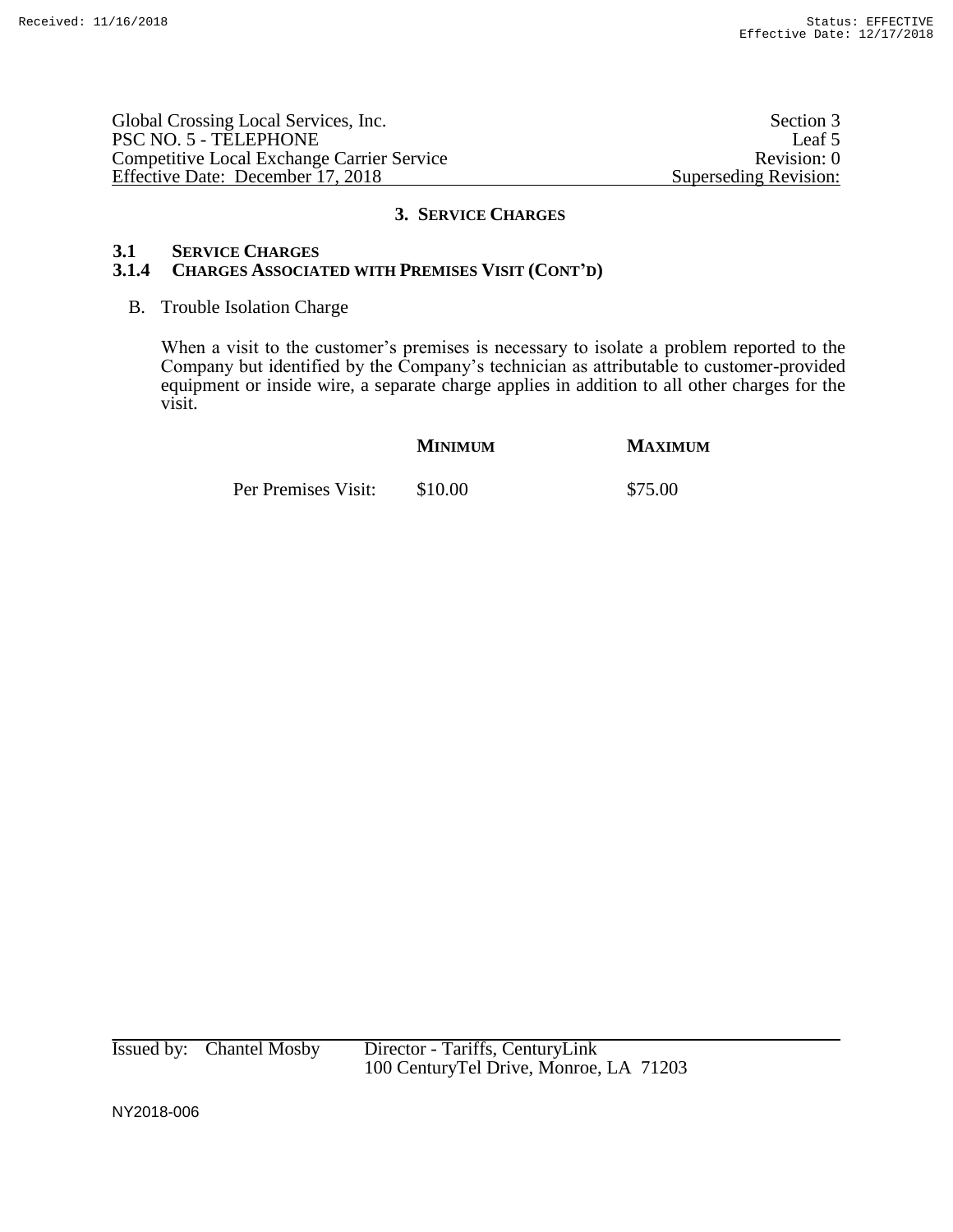Global Crossing Local Services, Inc. Section 3 PSC NO. 5 - TELEPHONE Leaf 6 Competitive Local Exchange Carrier Service Revision: 0 Effective Date: December 17, 2018 Superseding Revision:

## **3. SERVICE CHARGES**

### **3.1 SERVICE CHARGES**

## **3.1.4 CHARGES ASSOCIATED WITH PREMISES VISIT (CONT'D)**

C. Inside Wire Maintenance and Installation

The customer may provide inside wiring for single-line station equipment or may elect to have the Company's technicians install or maintain inside wire.

(1) Inside Wire Installation Charge

Flat Installation Charges apply when a customer requests new noncomplex wire and Jack installation or requests existing noncomplex wire and jack moves, changes, removals, rearrangements, replacements or pre-wiring.

Material is included in each time increment charge.

### **MINIMUM MAXIMUM**

| <b>Flat Jack Installation Charg</b> |        |         |
|-------------------------------------|--------|---------|
| Per order, per premises             |        |         |
| $-1st$ Jack $-$                     | \$1.00 | \$75.00 |
| Each Additional, Prewired -         | \$1.00 | \$25.00 |
| Each Additional, Unwired            | \$1.00 | \$75.00 |
| Flat Wire Installation Charge       | Quote  | Quote   |
| Per wall, per wire pull             |        |         |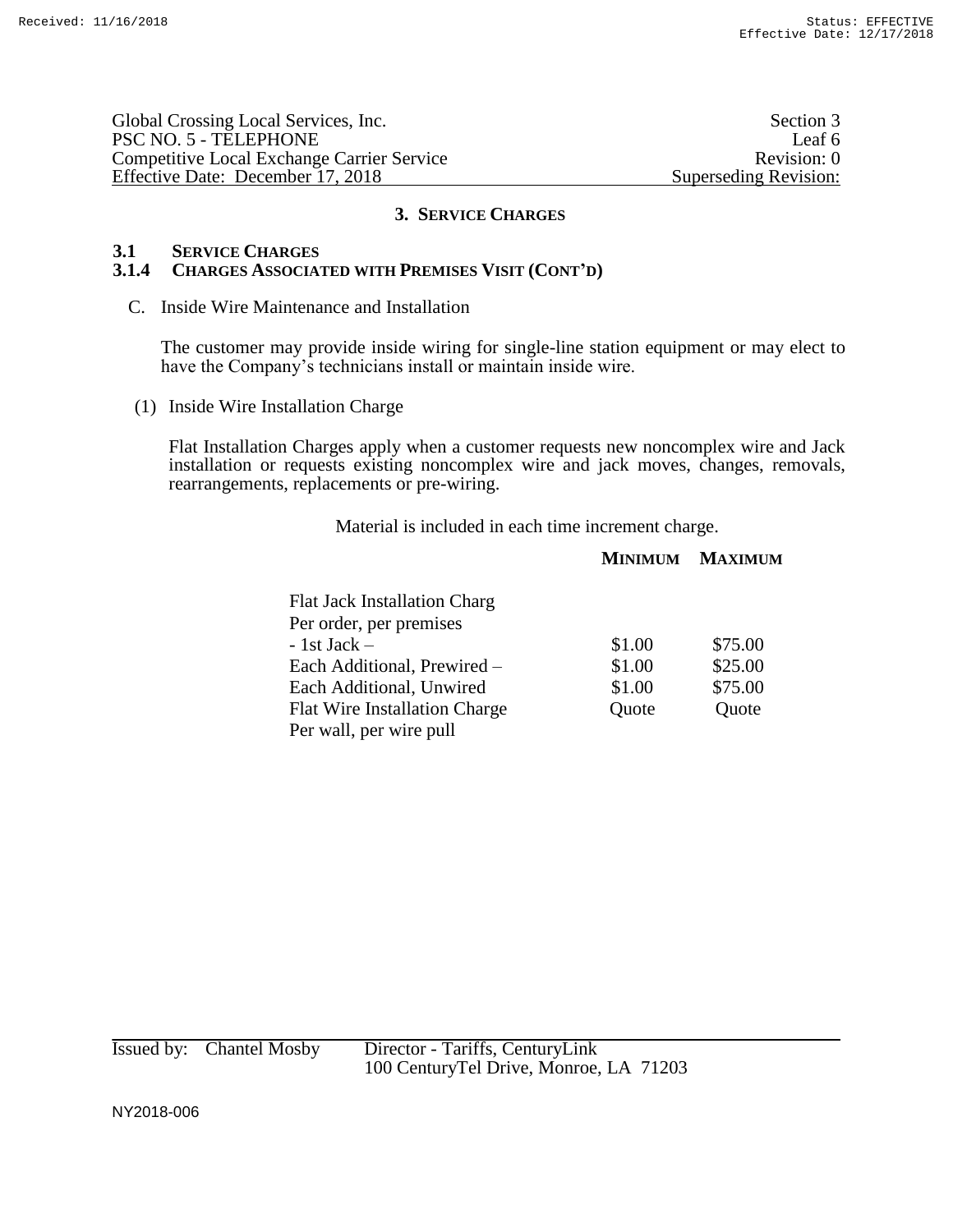| Global Crossing Local Services, Inc.              | Section 3             |
|---------------------------------------------------|-----------------------|
| PSC NO. 5 - TELEPHONE                             | Leaf 7                |
| <b>Competitive Local Exchange Carrier Service</b> | Revision: 0           |
| Effective Date: December 17, 2018                 | Superseding Revision: |

#### **3. SERVICE CHARGES**

## **3.1 SERVICE CHARGES**

## **3.1.4 CHARGES ASSOCIATED WITH PREMISES VISIT (CONT'D)**

D. Flat Inside Wire Maintenance Charge

The Flat Inside Wire Maintenance Charge applies when a customer requests noncomplex wire and Jack maintenance and does not subscribe to the Inside Wire Maintenance Option. Material is included in the Flat Time and Materials Charge.

|                    | <b>MINIMUM</b> | <b>MAXIMUM</b> |
|--------------------|----------------|----------------|
| Per Premises Visit | \$10.00        | \$100.00       |

E. Monthly Inside Wire Maintenance Option

The Monthly Inside Wire Maintenance Option provides subscribers paying a monthly fee with ongoing maintenance of noncomplex wire and Jack. Premises Visit Charges and Time and Material Charges are waived for maintenance work provided under the terms of the Monthly Inside Wire Maintenance Option.

Inside Wire Monthly Maintenance Option (per line)

**MINIMUM MAXIMUM**

\$0.25 \$7.00